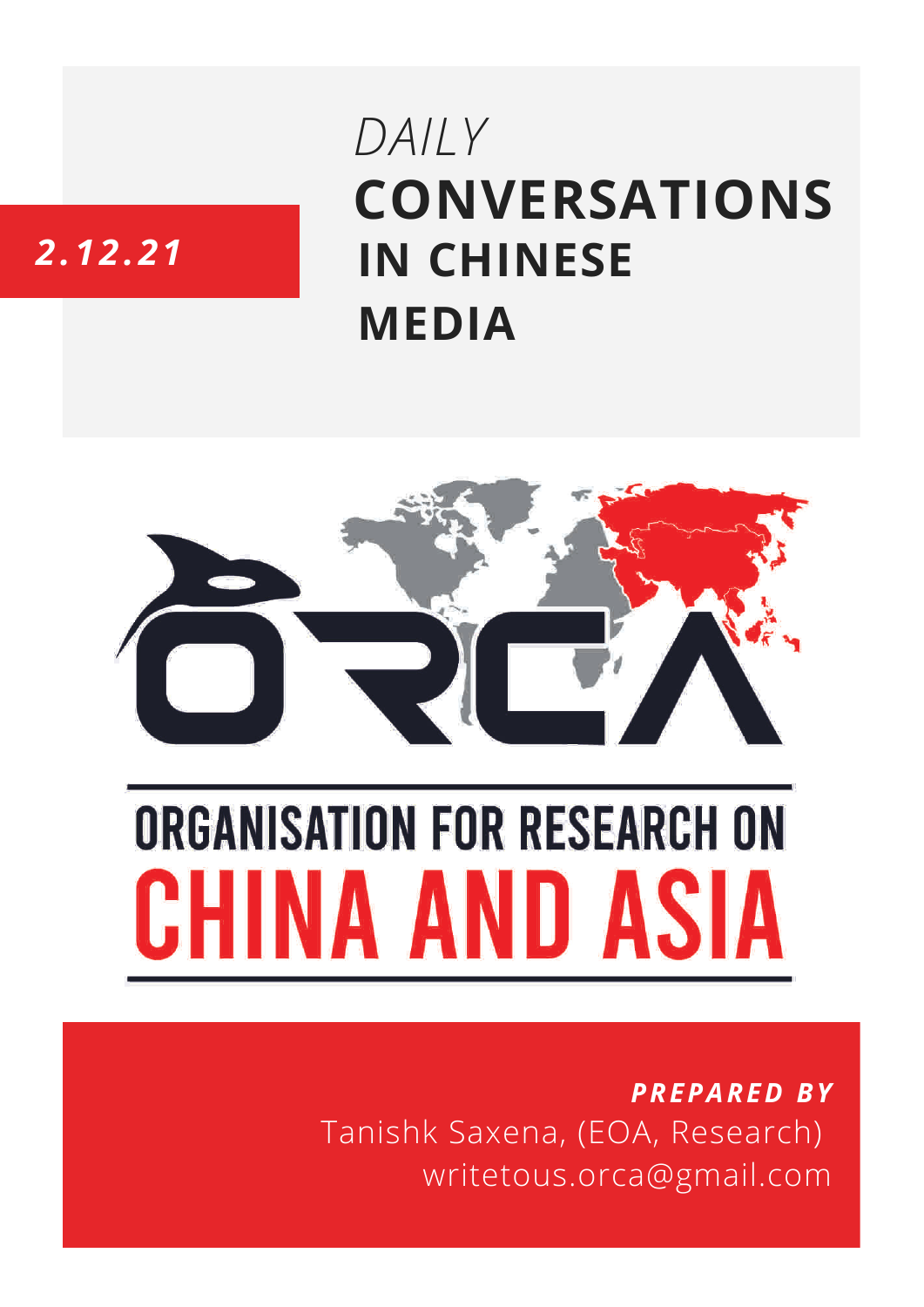#### **I. Social Media Chatter in China**

- **Flag acceptance ceremony of the "Xiao Siyuan People's Militia Company":** The official Weibo account of CCTV Military has posted that a flag acceptance ceremony of the "Xiao Siyuan People's Militia Company" was held in the hometown of Xiao Siyuan i.e Shipogu town, Yanjin County in Henan Province. In the ceremony 50 youth filled in the ranks after rigorous screening. It also reported that in early October this year, a company in the people's militia in the Yancheng district of Luohe city, Henan province was named "Wang Zhuoran people's militia company". In which, Wang Zhuoran's mother, Yang Suxiang, was given an honorary leadership role. Wang Zhuoran and Xiao Siyuan both are soldiers who died during the Galwan clash.
- **Sister of a soldier that died during the Galwan Clash formally become a civil servant:** CCTV Military has also posted that the sister of Chen Xiangrong (the soldier who died during the Galwan Clash), Chen Qiaochai, has formally become a civil servant (non- military role) in PLA's Fujian Province military region. She was earlier a lawyer. Images of Chen Xiangrong and a collection of photos with Chen Xiangrong were also uploaded by CCTV military which was shared and commented on by many netizens.
- **People gathered outside the headquarters of Aoyuan Group:** Weibo users have uploaded videos of people gathered outside the headquarters of Aoyuan Group in Guangzhou. Aoyuan group is a real estate developer. According to Weibo posts, Aoyuan is going through a liquidity crunch as it cannot repay around \$600 million to its creditors. This has created panic among the stakeholders and customers of Aoyuan.
- **Pictures of Submarine:** Pictures of a new submarine are doing rounds on Chinese military observer accountrs. Social media posts [suggest](http://www.hisutton.com/Chinese-Type-039C-Yuan-%20Class-Submarine.html) that the pictures of the submarine are of the new Type 039C. It is being heralded as the backbone of the Chinese Navy's (PLAN) submarine force with comments such as "The AIPequipped Yuan Class now looks set for another major enhancement".

#### **II. News in China**

Chinese media posted a news article on Jiangsu's Deputy party secretary, Zhang Jinghua emphasizing on actively contributing to the development of Jiangsu. And in the evening on the same day, CCDI published that he is suspected of violating the law and is under investigation now. This shows that his coming under fire was not widely known and the action taken on him has happened somewhat suddenly.